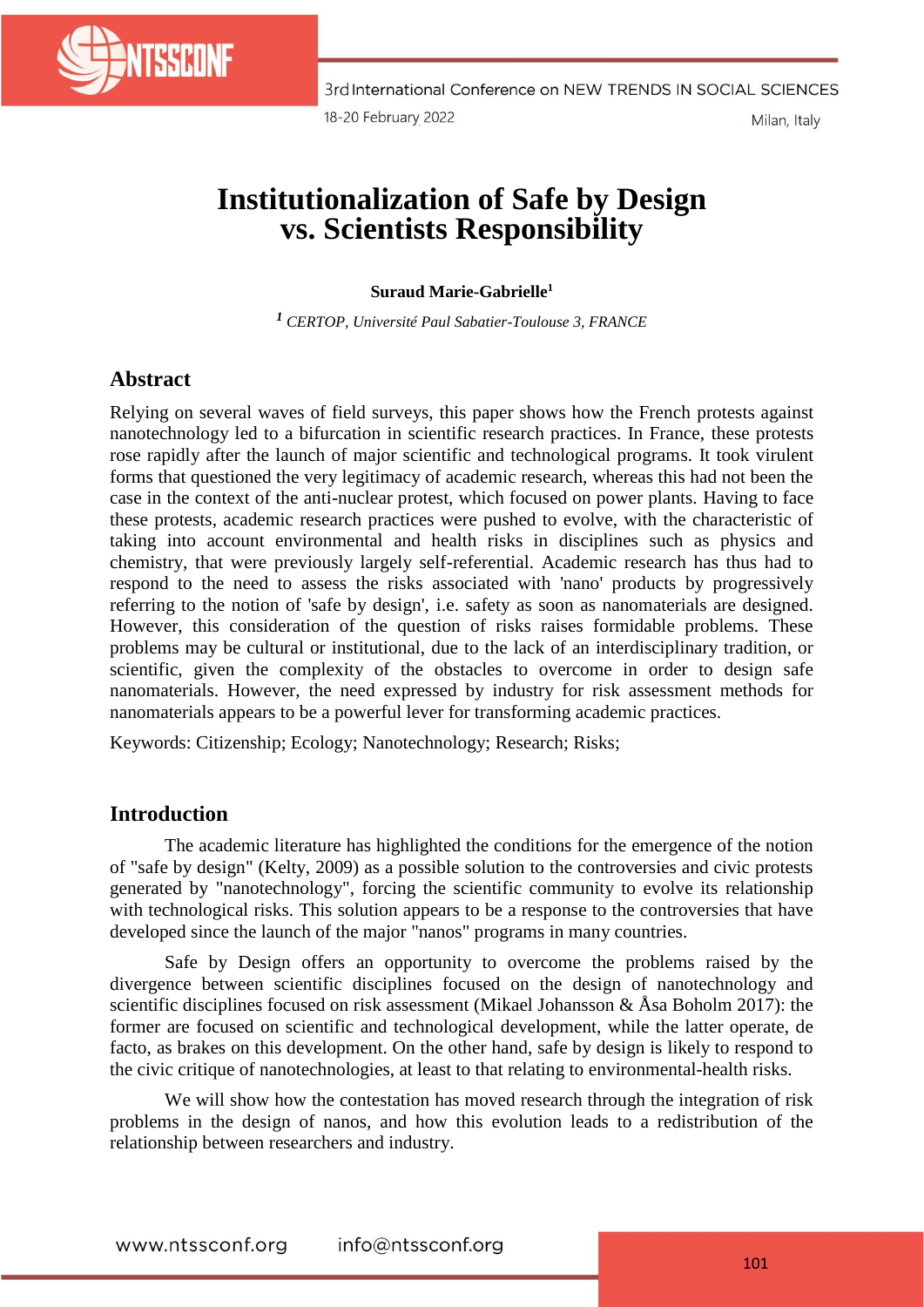

3rd International Conference on NEW TRENDS IN SOCIAL SCIENCES 18-20 February 2022 Milan, Italy

#### **1. Questioning the legitimacy of scientific research**

With nanotechnology and, by extension, nanosciences, civic protests have taken a turn since there has been an increase in the number of associative demands for a moratorium, at least on applied research or, even, on all research, including academic research, related to nanos (Suraud et al., 2011).

Unlike the proposal by researchers in 1975 for a moratorium on genetic manipulation, the demands for a moratorium on nanos have created a strong divide between, on the one hand, academic researchers (mainly in physics and chemistry) and, on the other, citizen associations opposed to the nanotechnology development programs, in France and in the European Union.

This contestation of the legitimacy of nanotechnology research can be interpreted as a new politics "of" scientific research in the sense that research appears as a renewed political issue. Certainly, old discussions have already questioned the relationship of science to power (Habermas 1990/1973), and Ulrich Beck had already indicated that science must pass political tests (Beck 2001/1986). The widespread but flexible diffusion of the notion of technoscience illustrates this intertwining of research with political and economic issues. Most of the works on this subject have thus been oriented towards highlighting a tendency towards the progressive submission of science and technology to power and money (Pestre 2003, Bonneuil and Joly, 2013). On this basis, researchers and citizens can converge towards a defense of the independence of research, as long as this independence is considered vis-à-vis the "system", in the Habermasian sense of the term.

With nanotechnologies and their controversies, it becomes necessary to consider another starting point: the process of civic politicization of nanosciences and technologies through contestation. This civic politicization manifests itself through a claim, formulated in the public space, to control, even to master the evolution of research, including academic research, in order to democratize scientific policies. This attempt at democratization has manifested itself strongly through public, associative or institutional debates, and it has revealed a marked divergence between researchers and protesters (some of whom are former researchers). However, it has not led to the exercise of civic control over nanoscience and nanotechnology.

Nevertheless, the protests have provoked significant and unforeseen changes on the side of academic research itself. These changes have resulted in the consideration of risks from the academic conception of nanoparticles. As a consequence of this consideration, the examination of the relationship between a nanoparticle and its environment, which expresses toxicity problems, paradoxically becomes a springboard for disciplinary cooperation leading to new approaches to nanos, going beyond the sole consideration of risks.

#### **2. Nanoscience facing the risks assessment process**

In this perspective, the emergence of a research path oriented by "safe by design" constitutes a scientific shift, given the French specificity marked by institutional separations between scientific disciplines.

We can highlight the fact that, in the face of the civic politicization of nanotechnologies, the "safe by design" approach is leading to changes in academic research on nanotechnologies. These evolutions are characterized by an innovative interdisciplinarity that is not limited to an external cooperation between disciplines around an application, but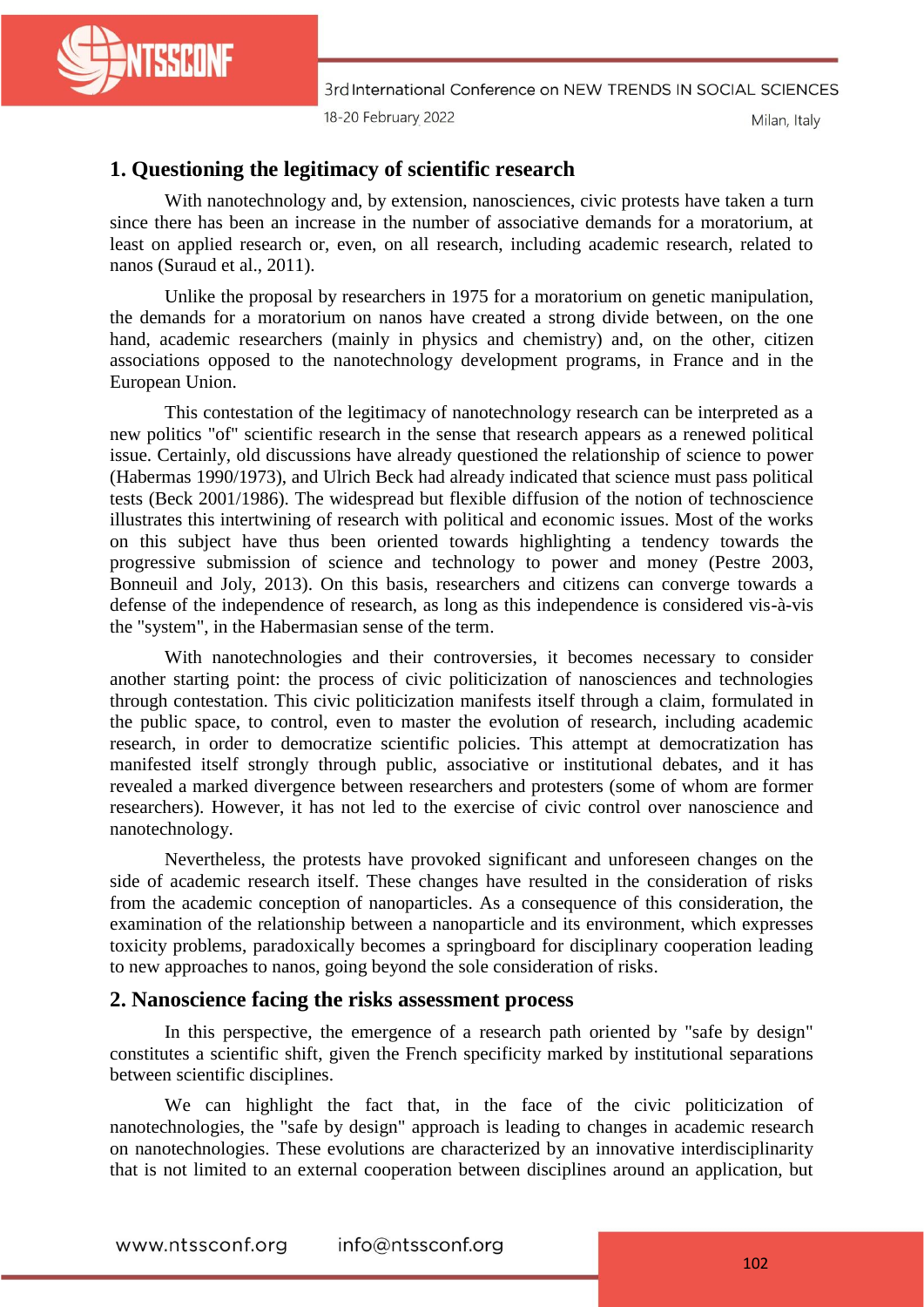

3rd International Conference on NEW TRENDS IN SOCIAL SCIENCES 18-20 February 2022 Milan, Italy

represents the spring of a transformation of the disciplines themselves, whose borders are moving. These developments also place researchers in a new relationship with industrialists, who appear to be increasingly dependent on research to market products that do not immediately fall under the challenge of consumer and environmental associations.

Despite the opening of certain programs to the financing of research on healthenvironment effects, the difficulties are only slowly disappearing. For example, when researchers are willing to continue a research project funded by the National Research Agency in 2006, the latter informs them of its rejection of the eco-toxicological part of the new project. However, although the absence of a sufficiently strong policy on the financing of research on risks explains the lack of available data in toxicology and ecotoxicology, the difficulties are above all scientific.

Indeed, the inadequacy and unsuitability of toxicology and ecotoxicology methodologies for nano-substances quickly becomes apparent. The traditional principle based on the idea that "the dose makes the effect" is not valid at the nano-metric scale. In particular, the problem of low doses, invalidating a common practice of overloading concentrations to obtain a toxic or eco-toxic effect and, thus, publish, is strongly posed.

At the nano-metric scale, the demonstration of effects on health or the environment can only be understood from the knowledge of the interaction mechanisms between the elements of a medium and the nanoparticles. However, the modeling of these interactions represents a major scientific advance. It allows us to go beyond, or even abandon, very old methods, but the difficulty is real insofar as researchers do not understand cellular metabolism. However, moving away from the "dose-effect" principle and theorizing the interaction mechanisms between nanoparticles and a protein or DNA, for example, opens the way to a new field of research. The assessment of risks related to "nanos" can only be done through the invention of new protocols and methodologies, which would profoundly redefine the traditional frameworks of analysis in toxicology. It is even a question of considering new researcher profiles, capable of mastering the elements of two approaches, the physics or chemistry of particles and the toxicity of the latter.

However, the fundamental fact is not directly linked to the renewal of the epistemic, methodological and experimental frameworks, which is imposed on toxicology and ecotoxicology. The history of science has revealed a number of ruptures of this kind. The most striking fact is related to the consequences of this challenge: it leads to taking into account the risks and the evaluation of health-environment effects no longer downstream from the design and production of materials and applications in the laboratory, but upstream, thus making risk a parameter in its own right in the development of nanoparticles.

## **3. Developing a "safe" approach to nanomaterials: cultural obstacles**

The disciplinary divide, which reflects a very old and deep-rooted trend in science, between nanoscience (dedicated to the design and production of "nanos") on the one hand, and toxicology and eco-toxicology (dedicated to risk assessment) on the other, has doubly separated these two research fields.

Until the turn of the 2010s, these fields maintained an external relationship that only slightly compromised the practices, orientations, methodologies and theoretical frameworks of each. Although these two scientific fields coexist in certain research projects, the institutional pressure to develop inter-disciplinarily is weak. Thus, without any institutional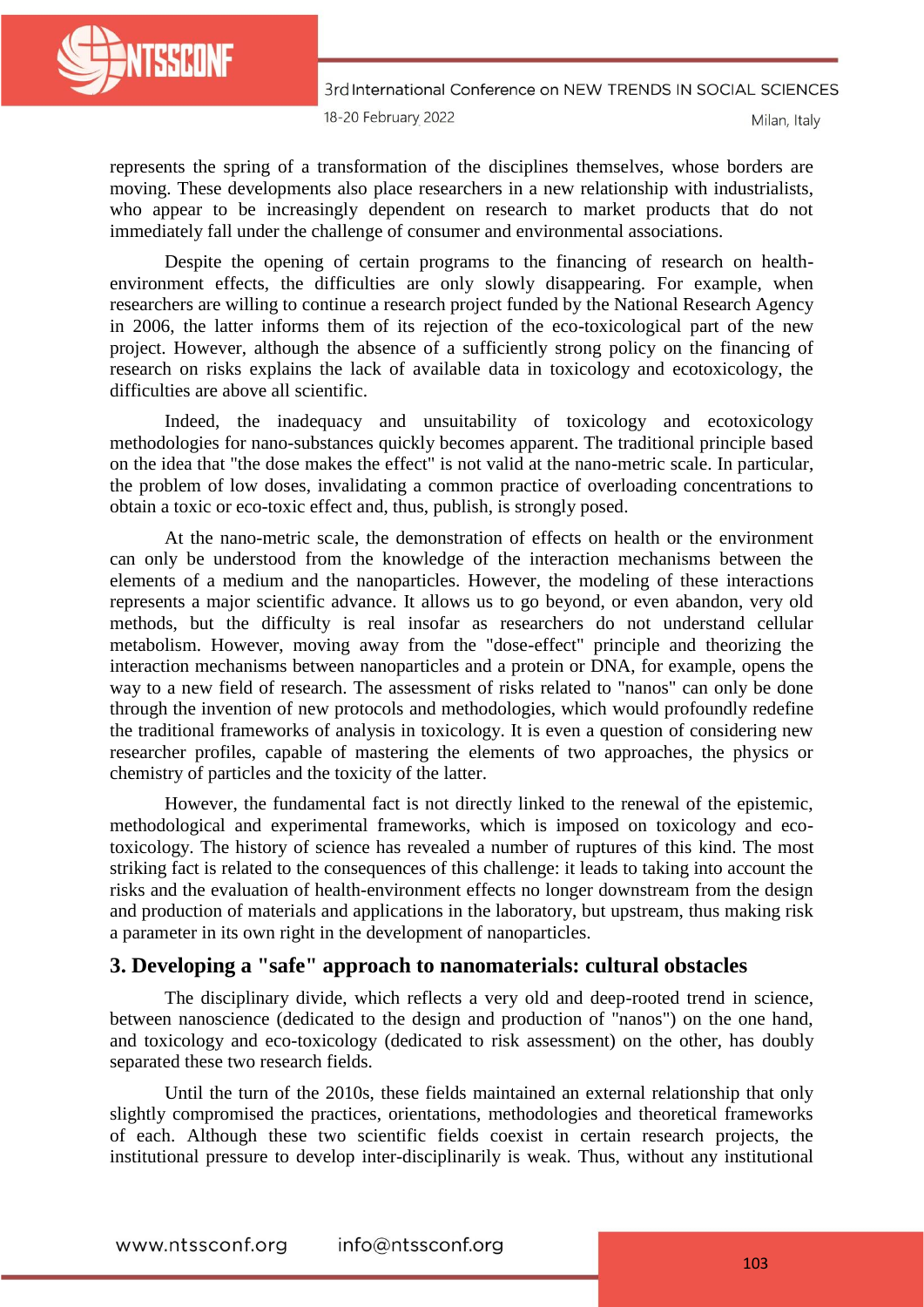

3rd International Conference on NEW TRENDS IN SOCIAL SCIENCES 18-20 February 2022

Milan, Italy

incentive, the collaborations that will gradually take shape between these two scientific "universes" are all the more unexpected. One observation will serve as a lever.

In addition to the lack of knowledge of the interaction models between a nanoparticle and the elements that make up a medium, there is another difficulty, also specific to the nanometric scale: the toxicological behavior of a nanoparticle varies according to its characteristics: a carbon nanotube is not identical to another carbon nanotube manufactured under conditions that are even slightly different from the first. As a result, the search for toxicity must be carried out, not at the level of a chemical species, as is traditionally the case, but at the level of a singular nanoparticle. For researchers, it is thus impossible to talk about nano-silver: on the contrary, it is necessary to deal with nano-silver, which implies introducing the physicochemical characteristics of the particles to evaluate their toxicity. Under these conditions, for research on the risks associated with "nanos" to provide convincing results, some researchers consider that it would take 50 years to know the toxicity of existing nanoparticles.

The singularity of the behavior of nanoparticles in the environment represents a challenge that can only be overcome through close collaboration between "nanos" designers and toxicologists. Knowledge of the interaction mechanisms between the environment and nanoparticles opens a new field of research, and the dependence between the two fields of research is reciprocal. This is an opportunity, particularly for physicists and chemists, to better understand the problem of nanoparticle properties. For toxicologists and eco-toxicologists, the need for precise characterization of samples requires cooperation with physicists.

This new field of research is not limited to borrowing disciplinary knowledge or combining them. It requires the construction of new frameworks of analysis, configured by researchers who have embarked on particular research, to the point, for some of them, of establishing a new discipline. Nevertheless, the scientific leap represented by these approaches does not follow a linear path, and this approach is only slowly spreading in the laboratories.

On the one hand, this leap constitutes a risk for researchers who must leave their disciplinary comfort zone to explore new avenues and broaden their skills in areas significantly removed from their core business. This is a long process, for cultural reasons. Most often, it is a slow, on-the-job learning process.

Furthermore, disciplines do not progress at the same pace in this collaborative process. Historical and cultural distinctions introduce an important gap within the material sciences themselves - i.e. between physics and chemistry - confronted with collaborations with toxicology. Physics is much more hesitant than chemistry insofar as chemists are more concerned by risks, if only because of the existence of a chemical industry, some of whose catastrophes have challenged researchers.

In addition to these difficulties, there are problems related to the institutional recognition and valorization of this new research.

## **4. Obstacles linked to the institutional organization of French scientific research**

In the field of "nanos", the questioning of disciplinary boundaries is a consubstantial aspect. Since the launch of the NBIC project on the "convergence of technosciences", developed by the National Science Foundation in 2002, the prospect of increasing human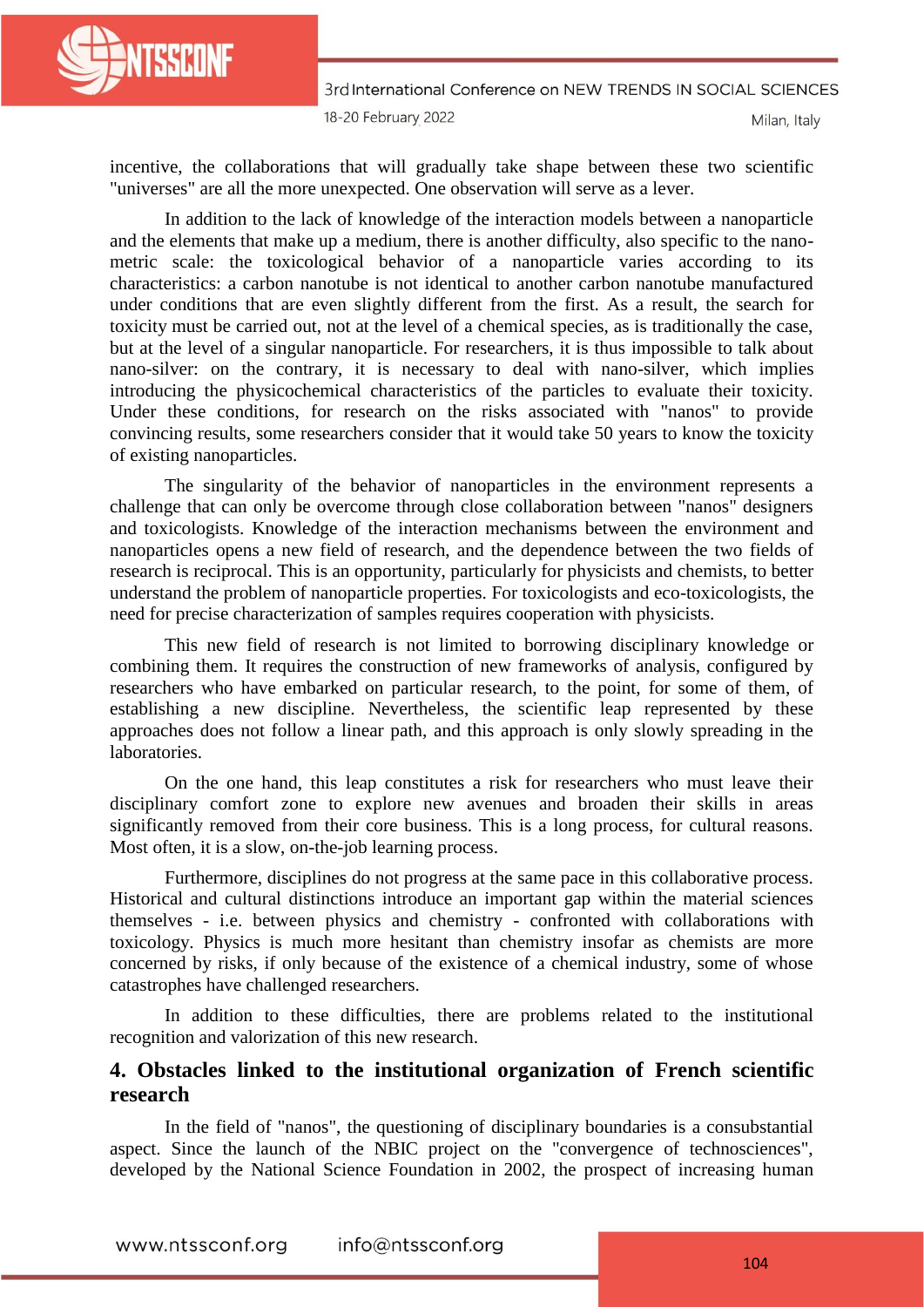

3rd International Conference on NEW TRENDS IN SOCIAL SCIENCES 18-20 February 2022

Milan, Italy

capacities through the exploration of the living/non-living frontier has provided a lasting orientation for nanoscience research.

The injunction to interdisciplinarity between physics, chemistry, biology and computer science is leading to a reshaping of research programs (De Kerorguen, 2006) and tends, through the pressure of funding, to structure scientific developments in these four fields... but not without difficulty. In France, the power relations between these different scientific communities in order to control their activity (distribution of tasks, organization of working time, management of instruments, etc.) do not facilitate disciplinary rapprochement (Jouvenet, 2012). Interdisciplinarity thus presents itself as both a strategy and a problem. Thus, although the forms taken by these collaborations are variable, leading to situations of real cooperation or to what looks more like a display to obtain funding, the trend is for researchers from these four disciplines to engage in close and stable collaborations.

However, in this French landscape marked by a strong incentive to interdisciplinarity, the rapprochement between nanoscience on the one hand, and toxicology and eco-toxicology on the other, is not an institutional priority. The classic difficulties of interdisciplinarity are manifested, in this case, at several levels: recruitment and career development within disciplines, difficult acquisition of knowledge outside the discipline, lengthening publication times, and the limited number of recognized journals that value this type of interdisciplinarity and are likely to accept work "outside the field" .... Interdisciplinarity between toxicology and nanoscience of matter appears to be a new threshold to cross, but the approach is uncertain in terms of scientific production and, therefore, institutional evaluation of researchers and laboratories.

The problem appears clearly in certain circumstances, such as the financing of theses, either because the strongly interdisciplinary approach is not validated by the organizations, or because it may be impossible to find "rare birds" with a double disciplinary profile.

The expansion of collaborations between the sciences of matter and toxicology thus depends all the more on the ability of researchers to overcome, on their own, institutional barriers.

This scientific movement will have another spring and another consequence: it will lead to an unprecedented rapprochement between laboratories in nanoscience and companies, associated in a spiral, which can be considered "virtuous", of risk suppression.

#### **5. Industrial practices facing necessary transformations**

The impossibility of understanding the risks associated with nanoparticles in a generalized way has led researchers to establish close relationships with industrial companies. Each company adopts its own manufacturing processes and uses different nanoparticles. The evaluation of the health-environmental effects of marketed products cannot be carried out without access to nanoparticles and their characteristics, which are unique in each case, as well as to industrial processes. For example, researchers realize that the carbon nanotubes used in laboratories are not those used by industry, which invalidates their toxicity or ecotoxicity assessment work. Far from the constraints imposed by funders, forcing laboratories to move ever closer to R&D, researchers in nanoscience and toxicology are therefore voluntarily entering into partnerships with industry, at least with interested companies.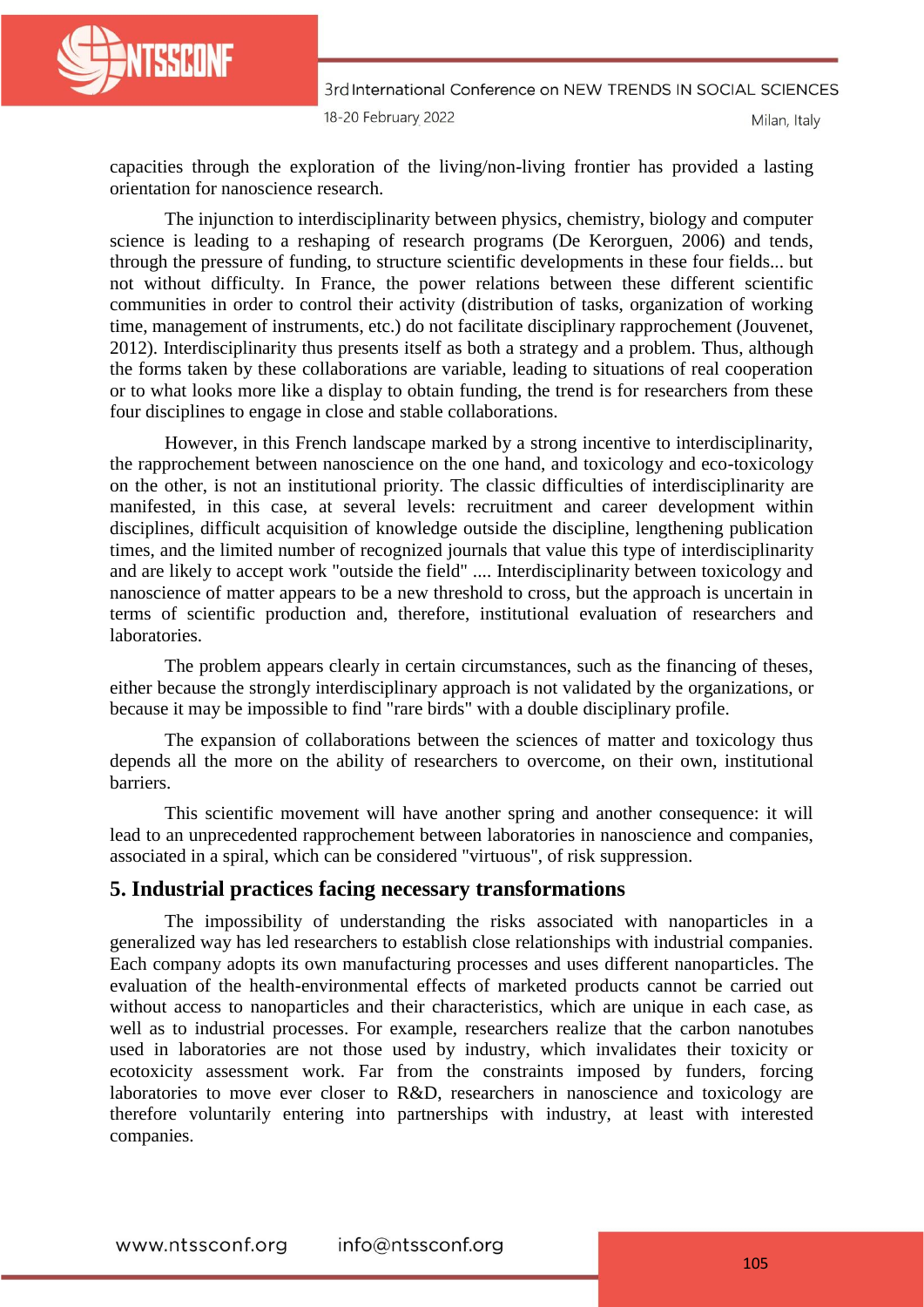

3rd International Conference on NEW TRENDS IN SOCIAL SCIENCES

18-20 February 2022

Milan, Italy

Beyond a scientific necessity, access to industrial samples also helps to overcome budgetary problems. Indeed, the cost of producing nanoparticles is such that laboratories do not have the budgetary resources to produce them in sufficient quantity while ensuring their variety (in practice, undetermined). A successful collaborative experience is the creation of a joint laboratory between an academic laboratory and that of a large industrial group. The resources allocated by the industrial company, as well as the sharing of information and skills, have catalyzed the progress of fundamental research on "nanos" risks and have allowed a broadening of research.

But research-industry collaborations can go far beyond a mutual interest that is well understood by both parties. They are likely to pave an original path in the treatment of "nanos" risks.

For industry, these collaborations have a double advantage. On the one hand, despite a persistent reluctance to reveal the composition of the products they use or market, the assurance of some confidentiality, included in the research contracts, allows them to discuss the toxicity of their products more openly with researchers. On the other hand, because the researchers place themselves in a perspective of innovation and not in a posture of control or sanction, as the administration logically does, the process enters into an approach that can be "progressive".

This dynamic therefore depends, to a large extent, on the dynamics of researchers who are called upon to go beyond their traditional role of "knowledge producer" to take on the role of stakeholder in societal issues marked by strong tensions between economic development and health-environment requirements. Of course, researchers do not necessarily interpret their approaches in the context of this role, since they are primarily responding to academic requirements. From their point of view, it is not formally a question of so-called responsible research or innovation, such as that displayed by institutions. The researchers' approach is primarily motivated by access to industrial samples and by the scientific advances thus made possible. However, the idea of shifting their practices towards safer production offers opportunities to the industrialists themselves, particularly in the face of pressure from the public and, where appropriate, from the State.

## **7. Conclusion**

The social experience of nanotechnologies highlights the major difficulty encountered by institutional regulation of the risks associated with them. In the short or medium term, the regulation of nano-risks by the State via regulation or by the production of international standards cannot be the only possible way forward due to the absence of stabilized metrology, data on the toxicity of nanoparticles and commercialized "nano-like" products.

The application of the precautionary principle, even if it has been constitutionalized in France, also proves to be a poorly marked path, given the difficulty of adopting proportionate and effective measures when it comes to nanoproducts that are poorly defined. The demand for a moratorium on research has also shown its limits, notably because of the international nature of research, which does not guarantee that a halt to research in France could generate its equivalent in other countries.

The dynamics coming from the scientific sphere opens new perspectives. The emergence of an original field of research, based on the consideration of risk from the design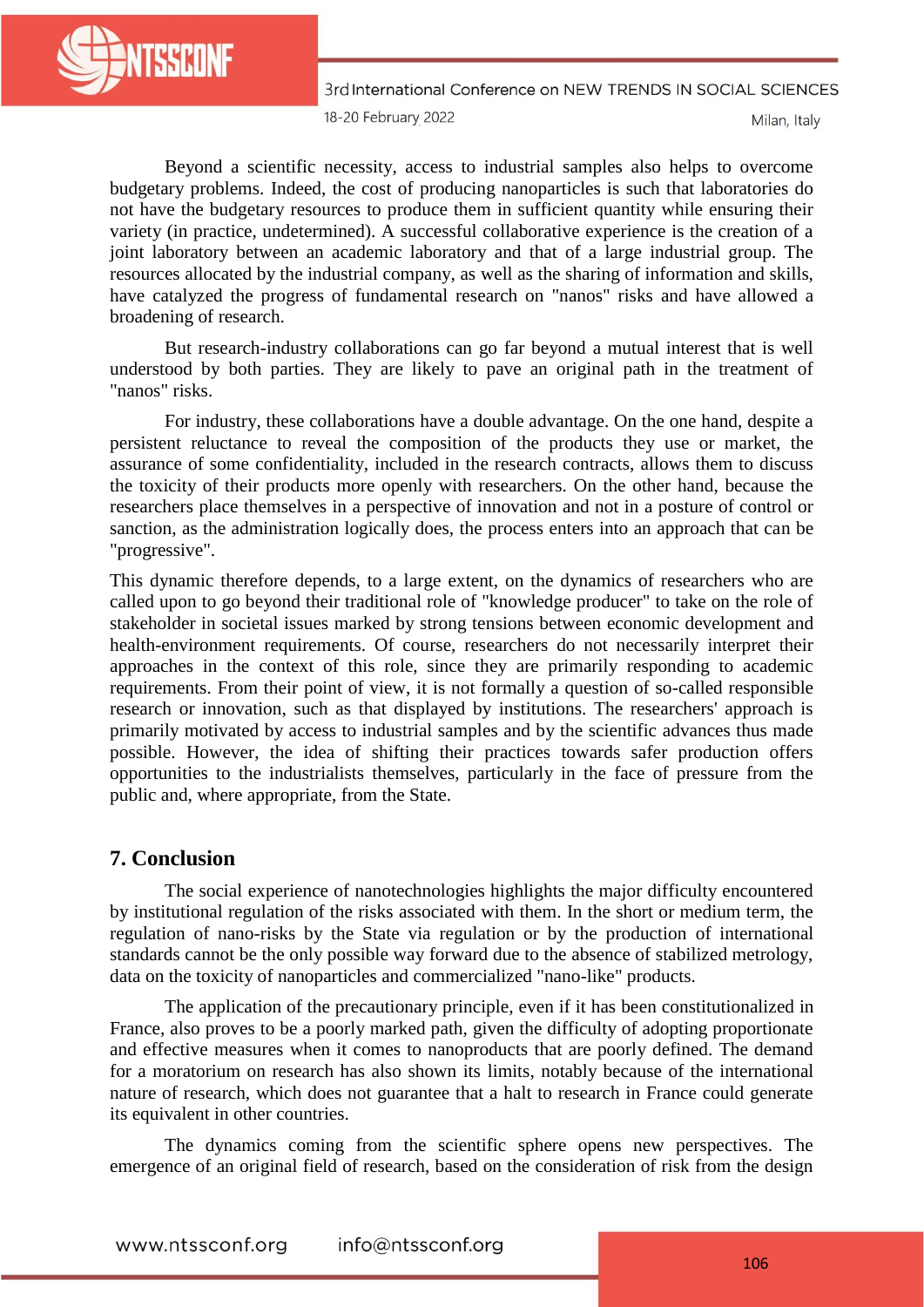

3rd International Conference on NEW TRENDS IN SOCIAL SCIENCES 18-20 February 2022

Milan, Italy

phase, offers the possibility of proposing nanomaterials that are a priori safer, but this remains to be demonstrated. Apart from a more traditional involvement, specific to certain disciplines, in the process of understanding risks, academic research is potentially placed in a new role: that of promoting and, above all, accompanying the transformation of products.

In this context, the reconfiguration of research-industry relations is likely to complement the possible reinforcement of risk regulation if the hazard were to be eliminated at source. The research sphere is thus called upon, even involuntarily, to play a role that goes beyond its activity of producing knowledge or, at least, fundamental academic knowledge.

It remains to be seen whether, and how, this double dynamic: interdisciplinary rapprochement between nanoscience and toxicology and renewal of the relationship between research and industry, can be generalized. This generalization implies, first of all, a major evolution in research institutions, allowing building a framework for interdisciplinary practices (recruitments, careers, access to funding). It also implies an evolution of industries committing themselves, from the first stages of technological maturity, to a transformation of their practices to manufacture nanos products, a transformation that responds to the renewed requirements of product safety throughout their life cycle.

However, there is no doubt that this challenge also implies a global reflection on the social relevance of nano products, on the reasons that would lead to their development. In this perspective, research that questions, on a theoretical level, the very idea of the benefits of nanotechnologies, for example for health and the environment, must be carried out by integrating the possibility, but not the certainty, of controlling the risks upstream and, also, on a case-by-case basis.

This requires cooperation between material sciences, (eco)toxicology and social sciences, which represents a new epistemic challenge but also a normative condition for any development of nanotechnology.

# **References**

BECK U., (1981/1986), *La société du risque. Sur la voie d'une autre modernité,* Paris, Aubier

Bonneuil Ch. et Joly PB., (2013). *Sciences, techniques et société*, Paris, La Découverte

Cao C., Appelbaum R., Parker R., (2013). "Research is high and the market is far away": Commercialization of nanotechnology in China, *[Technology in Society](https://www.researchgate.net/journal/0160-791X_Technology_in_Society)* 35(1), p. 55–64

Chaskiel P., (2013). « Syndicalisme et nanotechnologies. De l'espace des relations professionnelles à l'espace public des risques », *Sociologie du travail*, vol. 55, n° 4, pp. 474- 494

Chateauraynaud, F. (2005). « Nanosciences et technoprophéties. Le nanomonde dans la matrice des futur », Version du 30 avril, [http://halshs.archives](http://halshs.archives-ouvertes.fr/docs/00/11/19/98/PDF/nanotechnos_FC.pdf)[ouvertes.fr/docs/00/11/19/98/PDF/nanotechnos\\_FC.pdf](http://halshs.archives-ouvertes.fr/docs/00/11/19/98/PDF/nanotechnos_FC.pdf)

[Habermas](http://www.gallimard.fr/Contributeurs/Juergen-Habermas) J., (1997), Droit et démocratie, Entre faits et normes, Collection [NRF Essais,](http://www.gallimard.fr/Catalogue/GALLIMARD/NRF-Essais) Gallimard

Johansson, M. & Boholm, Å. Nanoethics (2017). 11: 229. https://doi.org/10.1007/s11569- 017-0297-2